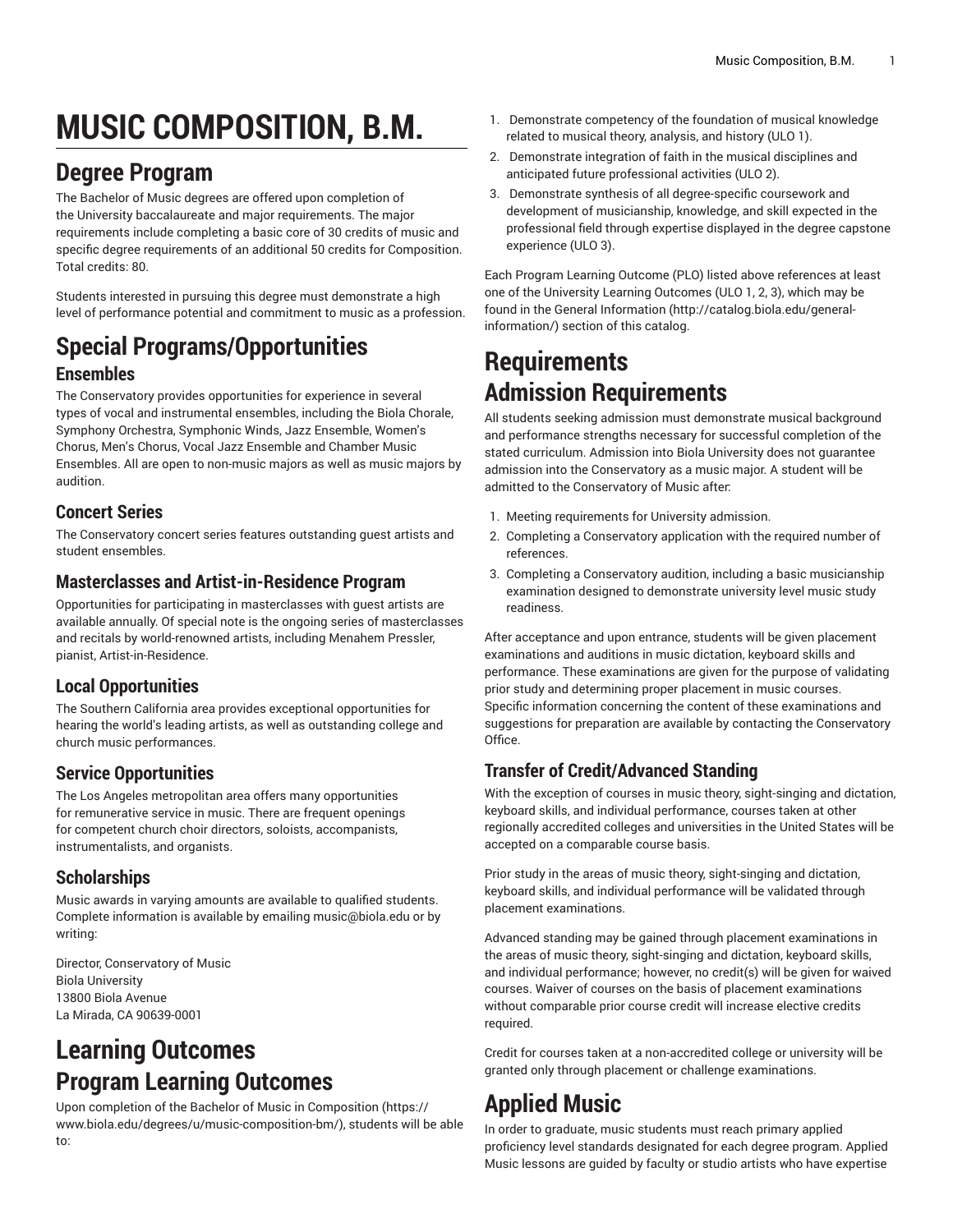and professional experience in the voice or instrument under study. Studio artists are affiliated with Biola via independent contracts and thus do not undergo the same process for hire as do faculty. The studio artists are all highly competent individuals who appreciate Biola and endorse the goals of the Conservatory, but their theological conceptualization has not undergone the same close review as that of the faculty. For more information, see the Conservatory Office.

## **GPA Requirements**

Students in the degree program must maintain a 2.0 GPA in the major and receive a minimum grade of "C" in each required course.

### **Integration Seminar Requirement**

Students enrolled in the Bachelor of Music degree program are required to take BBST 465 as "Redeeming Culture through Music" (this course fulfills the integration seminar Bible requirement).

### **Curriculum Requirements**

| Code                                            | <b>Credits</b>                                                               |                |
|-------------------------------------------------|------------------------------------------------------------------------------|----------------|
| <b>Program-Specific Core Curriculum Courses</b> |                                                                              |                |
|                                                 | Candidates for the Bachelor of Music degree are exempt                       |                |
|                                                 | from the Core Curriculum requirement in foreign language,                    |                |
| literature, and fine arts.                      |                                                                              |                |
| <b>Program Courses</b>                          |                                                                              |                |
| <b>MUSC 102</b>                                 | <b>Voice Class</b>                                                           | 1              |
| <b>MUSC 118</b>                                 | Keyboard Skills I                                                            | 1              |
| <b>MUSC 119</b>                                 | Keyboard Skills II                                                           | 1              |
| <b>MUSC 120</b>                                 | Keyboard IV                                                                  | 1              |
| <b>MUSC 145</b>                                 | Applied Music (Primary Instrument)                                           | 4              |
| <b>MUSC 145</b>                                 | Applied Music (Composition) <sup>2</sup>                                     | 6              |
| <b>MUSC 153</b>                                 | Sight-Singing & Dictation I                                                  | $\overline{2}$ |
| <b>MUSC 154</b>                                 | Music Theory I                                                               | 2              |
| <b>MUSC 163</b>                                 | Sight-Singing & Dictation II                                                 | $\overline{2}$ |
| <b>MUSC 164</b>                                 | Music Theory II                                                              | $\overline{2}$ |
| <b>MUSC 181</b>                                 | Introduction to Composition <sup>3</sup>                                     | $\overline{2}$ |
| <b>MUSC 200</b>                                 | Concert Music <sup>4</sup>                                                   | 0              |
| <b>MUSC 300</b>                                 | Concert Music <sup>5</sup>                                                   | 0              |
| <b>MUSC 307</b>                                 | Music History and Literature:<br>Medieval Through Early Baroque              | 2              |
| <b>MUSC 308</b>                                 | Music History and Literature: Mid-<br>Baroque Through Classic                | $\overline{2}$ |
| <b>MUSC 309</b>                                 | Music History and Literature: Late<br>Romantic Through Early 20th<br>Century | 2              |
| <b>MUSC 312</b>                                 | Music Theory/History and Literature<br>of the 20th Century                   | 3              |
| <b>MUSC 323</b>                                 | <b>Basic Conducting</b>                                                      | 2              |
| <b>MUSC 340</b>                                 | Special Studies: Theory/<br>Composition                                      | $\overline{2}$ |
| <b>MUSC 341</b>                                 | Modal and Tonal Counterpoint                                                 | $\overline{2}$ |
| <b>MUSC 342</b>                                 | Orchestration                                                                | $\overline{2}$ |
| <b>MUSC 343</b>                                 | Form and Analysis                                                            | 2              |
| <b>MUSC 344</b>                                 | Analysis of 20th Century Music                                               | $\overline{2}$ |
| <b>MUSC 347</b>                                 | Music Technology and Production                                              | $\overline{2}$ |

| <b>MUSC 353</b>                                   | Sight-Singing and Dictation III                                                                                                                                                    | 1              |  |  |
|---------------------------------------------------|------------------------------------------------------------------------------------------------------------------------------------------------------------------------------------|----------------|--|--|
| <b>MUSC 354</b>                                   | Music Theory III                                                                                                                                                                   | 2              |  |  |
| <b>MUSC 363</b><br>Sight-Singing and Dictation IV |                                                                                                                                                                                    |                |  |  |
| <b>MUSC 364</b>                                   | Music Theory IV                                                                                                                                                                    | 2              |  |  |
| <b>MUSC 410</b>                                   | Music Cultures of the World                                                                                                                                                        | 3              |  |  |
| <b>MUSC 445</b>                                   | Applied Music (Composition) <sup>6</sup>                                                                                                                                           | 8              |  |  |
| <b>MUSC 490</b>                                   | <b>Senior Recital</b>                                                                                                                                                              | $\overline{2}$ |  |  |
| <b>MUSC 211</b>                                   | Improvisation for Non Keyboardists:<br>Concepts/Practices                                                                                                                          | 2              |  |  |
| or MUSC 217                                       | Improvisation for Keyboardists: Concepts/<br>Practices                                                                                                                             |                |  |  |
| credits may be from either category:              | Select 6 credits from the following courses. 2 credits must<br>be from Music Education (356-359), 2 credits must be from<br>Composing for New Media (371-374), and the remaining 2 | 6              |  |  |
| <b>MUSC 356</b>                                   | <b>Music Education: Brass</b>                                                                                                                                                      |                |  |  |
| <b>MUSC 357</b>                                   | Music Education: Percussion                                                                                                                                                        |                |  |  |
| <b>MUSC 358</b>                                   | <b>Music Education: Strings</b>                                                                                                                                                    |                |  |  |
| <b>MUSC 359</b>                                   | <b>Music Education: Woodwinds</b>                                                                                                                                                  |                |  |  |
| <b>MUSC 371</b>                                   | Composing for New Media I: Film,<br>TV, and Audio Production                                                                                                                       |                |  |  |
| <b>MUSC 372</b>                                   | Composing for New Media II: Sound<br>Design, Recording Techniques                                                                                                                  |                |  |  |
| <b>MUSC 373</b>                                   | Composing for New Media III:<br><b>Advanced Orchestration, Score</b><br>Preparation                                                                                                |                |  |  |
| <b>MUSC 374</b>                                   | Composing for New Media IV:<br>Scoring for Film and Video Games,<br><b>Audio Production</b>                                                                                        |                |  |  |
| <b>Ensemble Courses</b>                           |                                                                                                                                                                                    |                |  |  |
| Select 6 credits from the following:              |                                                                                                                                                                                    | 6              |  |  |
| <b>MUSC 001</b>                                   | <b>Biola Chorale</b>                                                                                                                                                               |                |  |  |
| <b>MUSC 002</b>                                   | <b>Chamber Music Ensemble</b>                                                                                                                                                      |                |  |  |
| <b>MUSC 003</b>                                   | Symphony Orchestra                                                                                                                                                                 |                |  |  |
| <b>MUSC 005</b>                                   | <b>Chamber Choir</b>                                                                                                                                                               |                |  |  |
| <b>MUSC 007</b>                                   | Jazz Ensemble                                                                                                                                                                      |                |  |  |
| <b>MUSC 008</b>                                   | Symphonic Winds                                                                                                                                                                    |                |  |  |
| <b>MUSC 009</b>                                   | <b>Handbell Choir</b>                                                                                                                                                              |                |  |  |
| <b>MUSC 010</b>                                   | <b>Vocal Jazz Ensemble</b>                                                                                                                                                         |                |  |  |
| <b>MUSC 012</b>                                   | Women's Chorus                                                                                                                                                                     |                |  |  |
| <b>MUSC 014</b>                                   | Men's Chorus                                                                                                                                                                       |                |  |  |
| <b>Total Credits</b>                              |                                                                                                                                                                                    | 80             |  |  |
| 1                                                 | Must be taken for a total of 4 credits through proficiency level: 224.                                                                                                             |                |  |  |

<sup>2</sup> Must be taken for a total of 6 credits through proficiency level: 234.<br><sup>3</sup> MUSC 181 souste proficiency level 121.

MUSC 181 covers proficiency: level 131.

<sup>4</sup> Must be taken for a total of four semesters.<br> $\frac{5}{2}$  Must be taken for a total of three compatizes

Must be taken for a total of three semesters.

 $6$  Must be taken for a total of 8 credits through proficiency: level 438.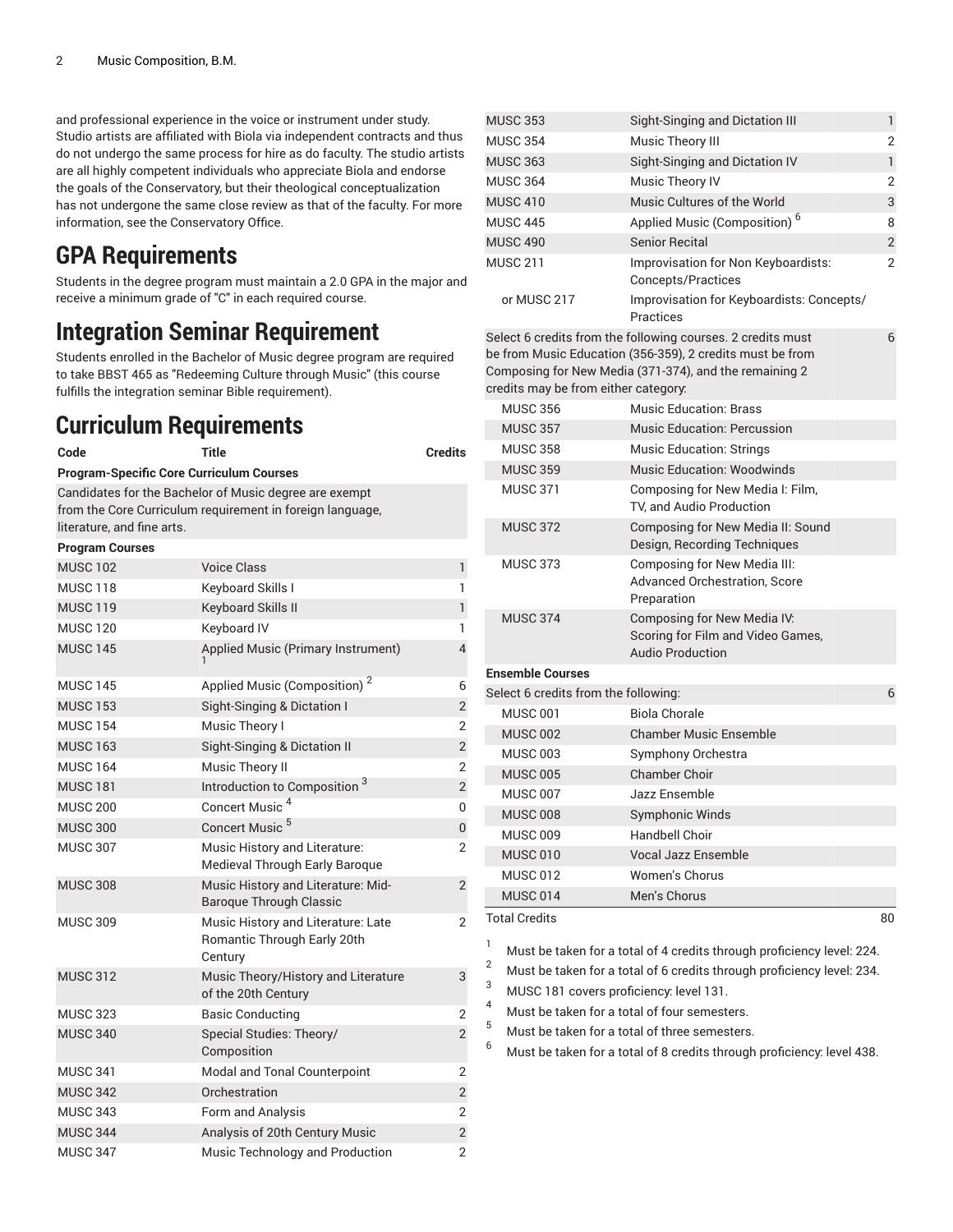| <b>Concentration</b>                            |                                                                              |                |
|-------------------------------------------------|------------------------------------------------------------------------------|----------------|
| <b>New Media</b>                                |                                                                              |                |
| Code                                            | Title                                                                        | Credits        |
| <b>Program-Specific Core Curriculum Courses</b> |                                                                              |                |
|                                                 | Candidates for the Bachelor of Music degree are exempt                       |                |
|                                                 | from the Core Curriculum requirement in foreign language,                    |                |
| literature, and fine arts.                      |                                                                              |                |
| <b>Program Courses</b>                          |                                                                              |                |
| Select two of the following courses:            |                                                                              | 6              |
| <b>CNMA 101</b>                                 | Introduction to Visual Storytelling                                          |                |
| <b>CNMA 307</b>                                 | Sound Design                                                                 |                |
| <b>CNMA 325</b>                                 | <b>Designing Game Narratives</b>                                             |                |
| <b>MUSC 118</b>                                 | Keyboard Skills I                                                            | $\mathbf{1}$   |
| <b>MUSC 119</b>                                 | Keyboard Skills II                                                           | 1              |
| <b>MUSC 120</b>                                 | Keyboard IV                                                                  | $\mathbf{1}$   |
| <b>MUSC 145</b>                                 | Applied Music (Piano) <sup>1</sup>                                           | 4              |
| <b>MUSC 145</b>                                 | Applied Music (Composition) <sup>2</sup>                                     | 6              |
| <b>MUSC 153</b>                                 | Sight-Singing & Dictation I                                                  | $\overline{2}$ |
| <b>MUSC 154</b>                                 | Music Theory I                                                               | $\overline{2}$ |
| <b>MUSC 163</b>                                 | Sight-Singing & Dictation II                                                 | 2              |
| <b>MUSC 164</b>                                 | <b>Music Theory II</b>                                                       | $\overline{2}$ |
| <b>MUSC 181</b>                                 | Introduction to Composition <sup>3</sup>                                     | $\overline{2}$ |
| <b>MUSC 200</b>                                 | Concert Music <sup>4</sup>                                                   | $\overline{0}$ |
| <b>MUSC 300</b>                                 | Concert Music <sup>5</sup>                                                   | 0              |
| <b>MUSC 307</b>                                 | Music History and Literature:<br>Medieval Through Early Baroque              | $\overline{2}$ |
| <b>MUSC 308</b>                                 | Music History and Literature: Mid-<br>Baroque Through Classic                | 2              |
| <b>MUSC 309</b>                                 | Music History and Literature: Late<br>Romantic Through Early 20th<br>Century | $\overline{2}$ |
| <b>MUSC 314</b>                                 | History of Film Music                                                        | 3              |
| <b>MUSC 323</b>                                 | <b>Basic Conducting</b>                                                      | 2              |
| <b>MUSC 340</b>                                 | Special Studies: Theory/<br>Composition                                      | 2              |
| <b>MUSC 341</b>                                 | Modal and Tonal Counterpoint                                                 | 2              |
| <b>MUSC 342</b>                                 | Orchestration                                                                | 2              |
| <b>MUSC 343</b>                                 | Form and Analysis                                                            | $\overline{2}$ |
| <b>MUSC 344</b>                                 | Analysis of 20th Century Music                                               | 2              |
| <b>MUSC 347</b>                                 | Music Technology and Production                                              | 2              |
| <b>MUSC 353</b>                                 | Sight-Singing and Dictation III                                              | 1              |
| <b>MUSC 354</b>                                 | Music Theory III                                                             | $\overline{2}$ |
| <b>MUSC 363</b>                                 | Sight-Singing and Dictation IV                                               | 1              |
| <b>MUSC 364</b>                                 | <b>Music Theory IV</b>                                                       | 2              |
| <b>MUSC 371</b>                                 | Composing for New Media I: Film,<br>TV, and Audio Production                 | 1              |
| <b>MUSC 372</b>                                 | Composing for New Media II: Sound<br>Design, Recording Techniques            | 1              |
| <b>MUSC 373</b>                                 | Composing for New Media III:<br>Advanced Orchestration, Score<br>Preparation | 1              |

| <b>MUSC 374</b>                      | Composing for New Media IV:<br>Scoring for Film and Video Games,<br><b>Audio Production</b> | 1  |
|--------------------------------------|---------------------------------------------------------------------------------------------|----|
| <b>MUSC 410</b>                      | Music Cultures of the World                                                                 | 3  |
| <b>MUSC 445</b>                      | Applied Music (Composition) <sup>6</sup>                                                    | 8  |
| <b>MUSC 490</b>                      | Senior Recital                                                                              | 2  |
| <b>Ensemble Courses</b>              |                                                                                             |    |
| Select 6 credits from the following: |                                                                                             | 6  |
| <b>MUSC 001</b>                      | <b>Biola Chorale</b>                                                                        |    |
| <b>MUSC 002</b>                      | <b>Chamber Music Ensemble</b>                                                               |    |
| <b>MUSC 003</b>                      | Symphony Orchestra                                                                          |    |
| <b>MUSC 007</b>                      | Jazz Ensemble                                                                               |    |
| <b>MUSC 008</b>                      | Symphonic Winds                                                                             |    |
| <b>MUSC 009</b>                      | Handbell Choir                                                                              |    |
| <b>MUSC 010</b>                      | Vocal Jazz Ensemble                                                                         |    |
| <b>MUSC 012</b>                      | Women's Chorus                                                                              |    |
| <b>MUSC 014</b>                      | Men's Chorus                                                                                |    |
| Total Credits                        |                                                                                             | 81 |

Total Credits 81

<sup>1</sup> Must be taken for a total of 4 credits through proficiency: level 224.

<sup>2</sup> Must be taken for a total of 6 credits through proficiency: level 234.

 $3$  MUSC 181 covers proficiency: level 131.

Must be taken for a total of four semesters.

<sup>5</sup> Must be taken for a total of three semesters.<br><sup>6</sup> Must be taken for a total of 8 aradite through

<sup>6</sup> Must be taken for <sup>a</sup> total of <sup>8</sup> credits through proficiency: level 438.

# **Course Sequence**

**NOTE**: The course sequence table is designed by the major department and is one way that the classes will work out properly in sequence for your major. However, there are alternative or flexible ways to rotate some of the classes within the same year/level and sometimes between year levels. Please contact your major department advisor to discuss flexible alternatives in scheduling the sequence of your classes.

Taking coursework during the summer session may also be an option to accelerate your degree path.

See Core [Curriculum](http://catalog.biola.edu/general-information/undergraduate-core-curriculum-program/) Program section ([http://catalog.biola.edu/general](http://catalog.biola.edu/general-information/undergraduate-core-curriculum-program/)[information/undergraduate-core-curriculum-program/\)](http://catalog.biola.edu/general-information/undergraduate-core-curriculum-program/) for a list of approved Core Curriculum courses.

- [Music Composition, B.M.](#page-2-0) **(**[p. 3](#page-2-0)**)**
- **New Media**

#### <span id="page-2-0"></span>**Music Composition, B.M. (MUCO)**

| <b>First Year</b> |                |                                    |                |    |
|-------------------|----------------|------------------------------------|----------------|----|
| Fall              | <b>Credits</b> | Spring                             | <b>Credits</b> |    |
| BBST 103 or 165   |                | 3 BBST 103 or 165                  |                | 3  |
| Music             |                | 10 Music                           |                | 10 |
| ENGL 100 or 112   |                | 3 Science (see Core<br>Curriculum) |                | 3  |
| <b>GNST 102</b>   |                | 1 MATH 121                         |                |    |
|                   |                | 17                                 |                | 17 |

Total Credits 34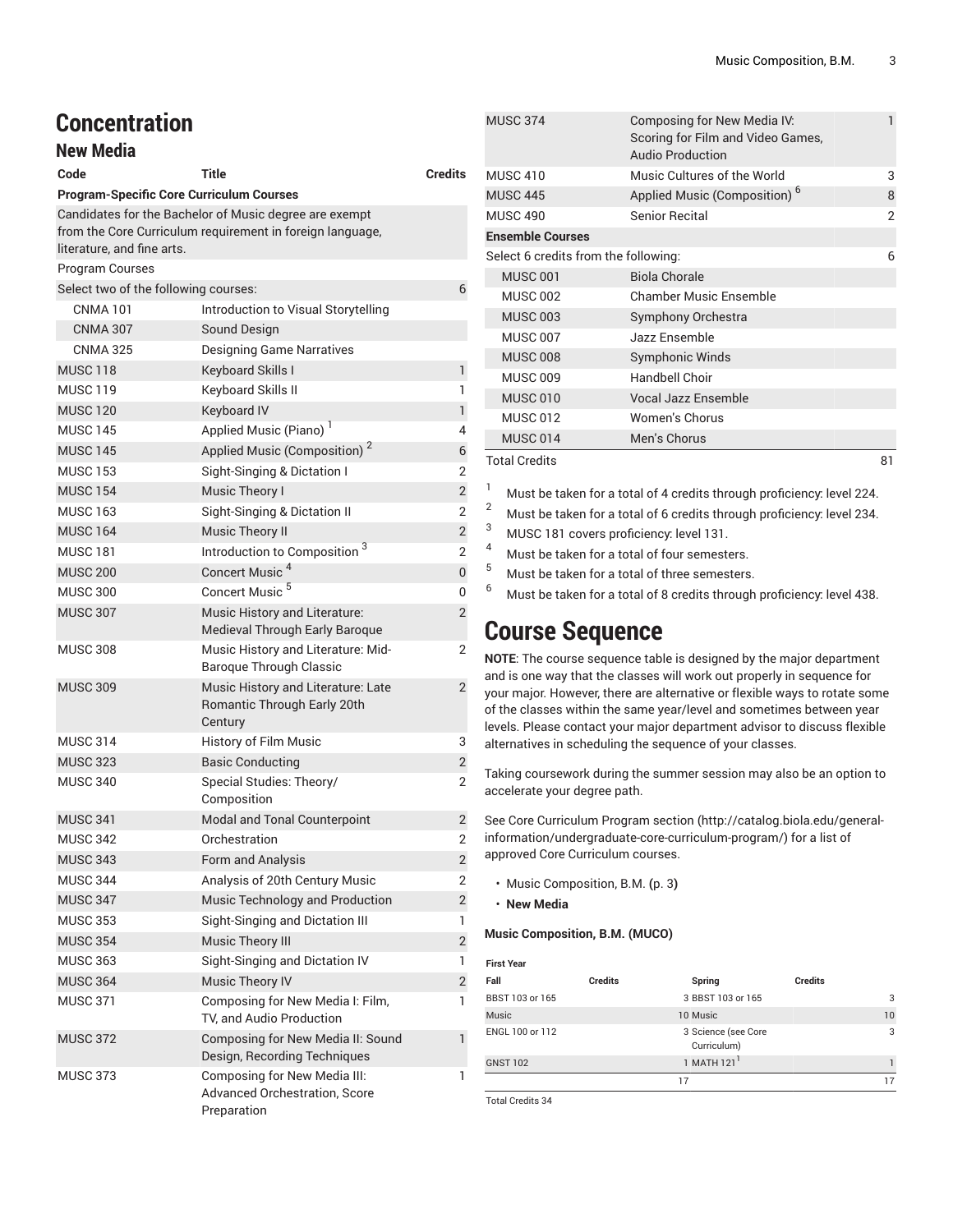#### **Second Year**

| Fall                                   | <b>Credits</b> | Spring            | <b>Credits</b> |
|----------------------------------------|----------------|-------------------|----------------|
| BBST 209 or 210                        |                | 3 BBST 209 or 210 | 3              |
| Music                                  |                | 11 BBST 251       | 3              |
| Communication (see<br>Core Curriculum) |                | 3 Music           | 11             |
|                                        |                | <b>KNES 107</b>   |                |
|                                        |                | 17                | 18             |

Total Credits 35

| <b>Credits</b><br>Spring<br>3 BBST 365<br>3<br>8<br>9 Music<br>3 Behavioral Science<br>3<br>(see Core Curriculum)<br>3 MATH 122 <sup>1</sup><br>1 |
|---------------------------------------------------------------------------------------------------------------------------------------------------|
|                                                                                                                                                   |
|                                                                                                                                                   |
|                                                                                                                                                   |
|                                                                                                                                                   |
|                                                                                                                                                   |
| HIST 100 or 101<br>3                                                                                                                              |
| <b>Graduation Petition due</b><br>in Registrar's Office                                                                                           |
| 18<br>18                                                                                                                                          |
|                                                                                                                                                   |
|                                                                                                                                                   |

| <b>Fourth Year</b>                                       |                |                                          |                |
|----------------------------------------------------------|----------------|------------------------------------------|----------------|
| Fall                                                     | <b>Credits</b> | Spring                                   | <b>Credits</b> |
| BBST 465 (Redeeming<br>Culture Thru Music -<br>required) |                | 3 BBST 300/400 Bible<br>Elective         | 3              |
| <b>Music</b>                                             |                | 11 BBST 306, 316, 326, or<br>336         | 3              |
| <b>ENGL 313</b>                                          |                | 3 Music                                  | 10             |
| MATH $1231$                                              |                | 1 KNES Activity (see Core<br>Curriculum) | 1              |
|                                                          | 18             |                                          | 17             |

Total Credits 35

1 A B.M. degree requires only 5 credits of math/science, so it is possible you will not need to take all three of the MATH 121/122/123 classes.

#### **Music Composition, B.M. New Media (MUNM)**

#### **First Year Fall Credits Spring Credits** BBST 103 or 165 3 BBST 103 or 165 CNMA 101 3 Music 8 Music 8 CNMA 307 or 325 ENGL 100 or 112 3 Science (see Core Curriculum) 3  $GNST 102$  1 MATH 121<sup>1</sup> 1 18 18

Total Credits 36

**Second Year**

| <b>JELUIIU I CAI</b>                   |                |                   |                |    |
|----------------------------------------|----------------|-------------------|----------------|----|
| Fall                                   | <b>Credits</b> | Spring            | <b>Credits</b> |    |
| BBST 209 or 210                        |                | 3 BBST 209 or 210 |                | 3  |
| Music                                  |                | 11 BBST 251       |                | 3  |
| Communication (see<br>Core Curriculum) |                | 3 Music           |                | 11 |
|                                        |                | <b>KNES 107</b>   |                |    |
|                                        |                | 17                |                | 18 |
| $T + 10$ $T_1$ $27$                    |                |                   |                |    |

| Fall                                                     | Credits        | Spring                                                  | Credits        |
|----------------------------------------------------------|----------------|---------------------------------------------------------|----------------|
| <b>BBST 354</b>                                          |                | 3 BBST 365                                              | 3              |
| Music                                                    |                | 9 Music                                                 | 8              |
| HIST 200, 201, or POSC<br>225                            |                | 3 Behavioral Science<br>(see Core Curriculum)           | 3              |
| Philosophy (see Core<br>Curriculum)                      |                | 3 MATH 122 <sup>1</sup>                                 | $\mathbf{1}$   |
| <b>Writing Competency</b><br>Requirement                 |                | HIST 100 or 101                                         | 3              |
|                                                          |                | <b>Graduation Petition due</b><br>in Registrar's Office |                |
|                                                          | 18             |                                                         | 18             |
| <b>Total Credits 36</b>                                  |                |                                                         |                |
| <b>Fourth Year</b>                                       |                |                                                         |                |
| Fall                                                     | <b>Credits</b> | Spring                                                  | <b>Credits</b> |
| BBST 465 (Redeeming<br>Culture Thru Music -<br>required) |                | 3 BBST 300/400 Bible<br>Elective                        | 3              |
| Music                                                    |                | 11 BBST 306, 316, 326, or<br>336                        | 3              |
| <b>ENGL 313</b>                                          |                | 3 Music                                                 | 9              |
| MATH $1231$                                              |                | 1 KNES Activity (see Core<br>Curriculum)                | $\mathbf{1}$   |
|                                                          | 18             |                                                         | 16             |

Total Credits 34

**Third Year**

1 A B.M. degree requires only 5 credits of math/science, so it is possible you will not need to take all three of the MATH 121/122/123 classes.

# **Torrey Hnrs Seq**

**NOTE**: The course sequence table is designed by the major department and is one way that the classes will work out properly in sequence for your major. However, there are alternative or flexible ways to rotate some of the classes within the same year/level and sometimes between year levels. Please contact your major department advisor to discuss flexible alternatives in scheduling the sequence of your classes.

Taking coursework during the summer session may also be an option to accelerate your degree path.

See Core [Curriculum](http://catalog.biola.edu/general-information/undergraduate-core-curriculum-program/) Program section ([http://catalog.biola.edu/general](http://catalog.biola.edu/general-information/undergraduate-core-curriculum-program/)[information/undergraduate-core-curriculum-program/\)](http://catalog.biola.edu/general-information/undergraduate-core-curriculum-program/) for a list of approved Core Curriculum courses.

- [Music Composition, B.M.](#page-3-0) **(**[p. 4](#page-3-0)**)**
- **New Media**

#### <span id="page-3-0"></span>**Music Composition, B.M. (MUCO)**

**For students who enroll in more than 18 semester credits, please note the additional cost per credit in the catalog's** [Financial Information section](https://catalog.biola.edu/general-information/financial-information/) **(**<https://catalog.biola.edu/general-information/financial-information/>**).**

| <b>First Year</b> |                |                                    |         |                |
|-------------------|----------------|------------------------------------|---------|----------------|
| Fall              | <b>Credits</b> | Spring                             | Credits |                |
| <b>HNRS 101</b>   |                | 4 HNRS 105                         |         | 4              |
| <b>HNRS 102</b>   |                | 4 HNRS 106                         |         | $\overline{4}$ |
| <b>GNST 102</b>   |                | 1 MUSC 145<br>(Composition)        |         | $\overline{2}$ |
| <b>MUSC 153</b>   |                | 2 MUSC 145 (Primary<br>Instrument) |         |                |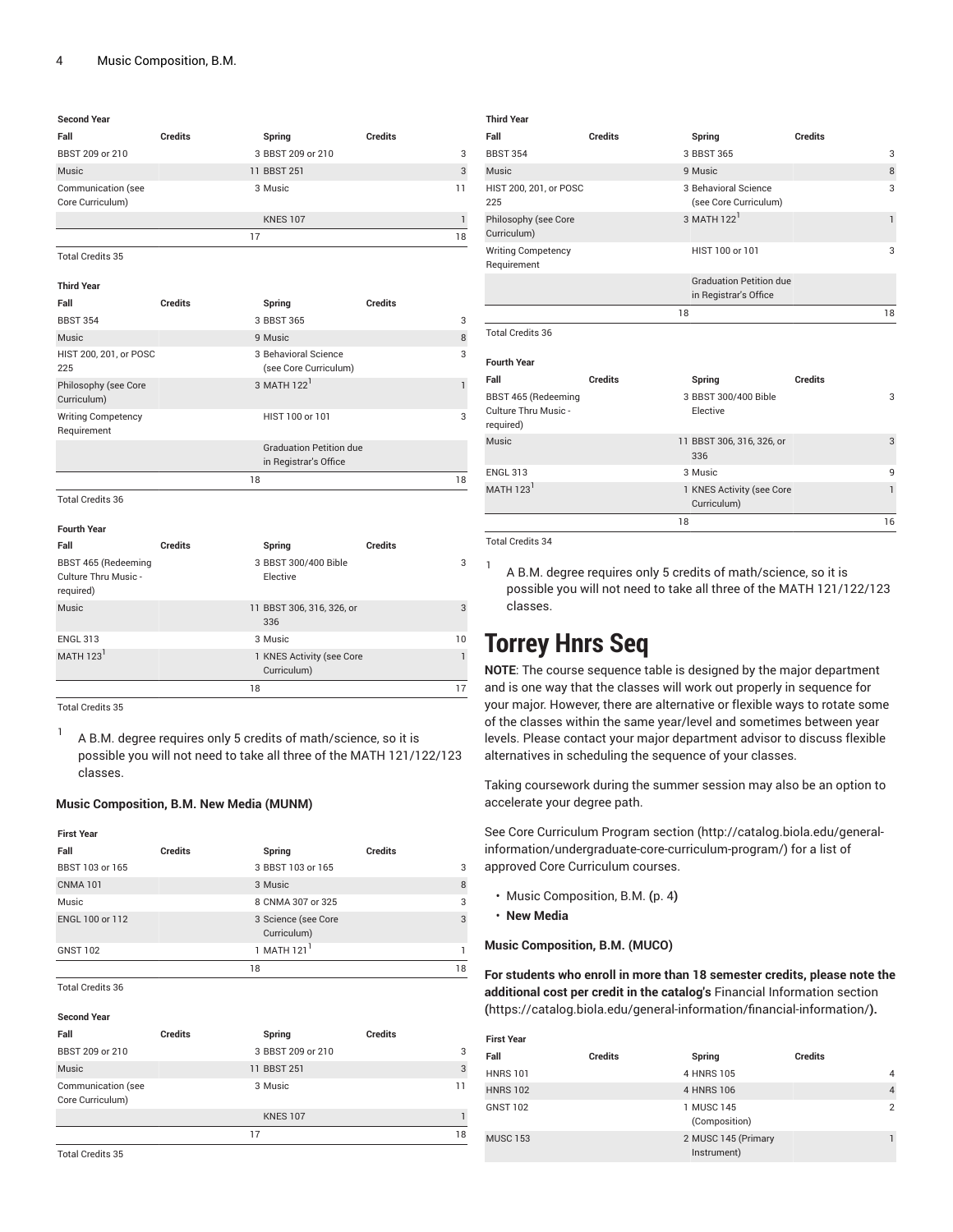| <b>MUSC 154</b>                         |                |                | 2 MUSC 163                                |                | $\overline{2}$ |
|-----------------------------------------|----------------|----------------|-------------------------------------------|----------------|----------------|
| <b>MUSC 181</b>                         |                |                | 2 MUSC 164                                |                | $\overline{c}$ |
| <b>MUSC 200</b>                         |                |                | 0 MUSC 200                                |                | 0              |
| <b>MUSC 347</b>                         |                |                | 2 Ensembles                               |                | 1              |
| Ensembles                               |                |                | 1 Math (see Core                          |                | 1              |
|                                         |                |                | Curriculum)                               |                |                |
|                                         |                |                | <b>KNES 107</b>                           |                | 1              |
|                                         |                | 18             |                                           |                | 18             |
| <b>Second Year</b>                      |                |                |                                           |                |                |
| Fall                                    | <b>Credits</b> |                | Spring                                    | <b>Credits</b> |                |
| <b>HNRS 210</b>                         |                |                | 4 HNRS 230                                |                | 4              |
| <b>HNRS 215</b>                         |                |                | 4 HNRS 231                                |                | 4              |
| MUSC <sub>118</sub>                     |                |                | 1 MUSC 119                                |                | 1              |
| <b>MUSC 145</b><br>(Composition)        |                |                | 2 MUSC 145<br>(Composition)               |                | $\overline{2}$ |
| MUSC 145 (Primary                       |                |                | 1 MUSC 145 (Primary                       |                | 1              |
| Instrument)                             |                |                | Instrument)                               |                |                |
| <b>MUSC 200</b>                         |                |                | 0 MUSC 200                                |                | 0              |
| MUSC 211, 217, or 307                   |                |                | 2 MUSC 340, 342, 344, or                  |                | $\overline{2}$ |
|                                         |                |                | 308                                       |                |                |
| <b>MUSC 353</b>                         |                |                | 1 MUSC 363                                |                | 1              |
| <b>MUSC 354</b>                         |                |                | 2 MUSC 364                                |                | $\overline{2}$ |
| Ensembles                               |                |                | 1 Ensembles                               |                | $\mathbf{1}$   |
|                                         |                | 18             |                                           |                | 18             |
| <b>Third Year</b>                       |                |                |                                           |                |                |
| Fall                                    | <b>Credits</b> |                | Spring                                    | <b>Credits</b> |                |
| <b>HNRS 324</b>                         |                |                | 4 HNRS 337                                |                | 4              |
| <b>HNRS 326</b>                         |                |                | 2 HNRS 339                                |                | $\overline{c}$ |
| <b>MUSC 120</b>                         |                |                | 1 ENGL 313                                |                | 3              |
| MUSC 145 (Primary                       |                |                | 1 Math (see Core                          |                | 1              |
| instrument)                             |                |                | Curriculum)                               |                |                |
| <b>MUSC 300</b>                         |                |                | 0 MUSC 300                                |                | 0              |
| MUSC 307 or 309                         |                |                | 2 MUSC 308 or 312                         |                | $\overline{2}$ |
| MUSC 341 or 343                         |                |                | 2 MUSC 323                                |                | $\overline{2}$ |
| MUSC 371, 372, 373,<br>374, 358, or 359 |                |                | 1 MUSC 340, 342, or 344                   |                | $\overline{c}$ |
| <b>MUSC 445</b>                         |                |                | 2 MUSC 371, 372, 373,                     |                | 1              |
| (Composition)                           |                |                | 374, 358, or 359                          |                |                |
| Ensembles                               |                |                | 1 MUSC 445<br>(Composition)               |                | $\overline{2}$ |
|                                         |                |                | Ensembles                                 |                | 1              |
|                                         |                | 16             |                                           |                | 20             |
| <b>Fourth Year</b>                      |                |                |                                           |                |                |
| Fall                                    | <b>Credits</b> |                | Spring                                    | <b>Credits</b> |                |
| <b>HNRS 443</b>                         |                |                | 4 HNRS 458                                |                | 4              |
| <b>BBST 465</b>                         |                |                | 3 MUSC 102 or 312                         |                | 1              |
| <b>MUSC 300</b>                         |                |                | 0 MUSC 340, 342, or 344                   |                | $\overline{2}$ |
| MUSC 309, 211, or 217                   |                |                | 2 MUSC 371, 372, 373,<br>374, 358, or 359 |                | 1              |
| MUSC 341 or 343                         |                |                | 2 MUSC 390                                |                | $\overline{2}$ |
| MUSC 371, 372, 373,                     |                |                | 1 MUSC 410                                |                | 3              |
| 374, 358, or 359                        |                |                |                                           |                |                |
| MUSC 410 or 102                         |                |                | 3 MUSC 445<br>(Composition)               |                | $\overline{2}$ |
| <b>MUSC 445</b>                         |                |                |                                           |                |                |
| (Composition)                           |                |                |                                           |                |                |
|                                         |                | 15             |                                           |                | 15             |
| <b>Fifth Year</b>                       |                |                |                                           |                |                |
| Fall                                    | <b>Credits</b> |                |                                           |                |                |
| Science (see Core<br>Curriculum)        |                | 3              |                                           |                |                |
| <b>MUSC 490</b>                         |                | $\overline{2}$ |                                           |                |                |

| <b>KNES Activity (see Core</b><br>Curriculum) |  |
|-----------------------------------------------|--|
|                                               |  |
| Total Credits 143                             |  |

Note: Certain Music courses are not offered every semester. Please check with the Music department for the most up-to-date schedule of required courses.

#### **Music Composition, B.M. New Media (MUNM)**

**For students who enroll in more than 18 semester credits, please note the additional cost per credit in the catalog's** [Financial Information section](https://catalog.biola.edu/general-information/financial-information/) **(**<https://catalog.biola.edu/general-information/financial-information/>**).**

| <b>First Year</b>                                                         |                |                                                                      |                |
|---------------------------------------------------------------------------|----------------|----------------------------------------------------------------------|----------------|
| Fall                                                                      | <b>Credits</b> | Spring                                                               | <b>Credits</b> |
| <b>HNRS101</b>                                                            |                | 4 HNRS 105                                                           | $\overline{4}$ |
| <b>HNRS 102</b>                                                           |                | 4 HNRS 106                                                           | $\overline{4}$ |
| <b>GNST 102</b>                                                           |                | 1 CNMA 101                                                           | 3              |
| <b>MUSC 153</b>                                                           |                | 2 MUSC 145<br>(Composition)                                          | $\overline{2}$ |
| <b>MUSC 154</b>                                                           |                | 2 MUSC 163                                                           | $\overline{2}$ |
| <b>MUSC 181</b>                                                           |                | 2 MUSC 164                                                           | $\overline{2}$ |
| <b>MUSC 200</b>                                                           |                | 0 MUSC 200                                                           | 0              |
| <b>MUSC 347</b>                                                           |                | 2 Ensembles                                                          | 1              |
| Ensembles                                                                 | 1              |                                                                      |                |
|                                                                           | 18             |                                                                      | 18             |
| <b>Second Year</b>                                                        |                |                                                                      |                |
| Fall                                                                      | <b>Credits</b> | Spring                                                               | <b>Credits</b> |
| <b>HNRS 210</b>                                                           |                | 4 HNRS 210                                                           | 4              |
| <b>HNRS 215</b>                                                           |                | 4 HNRS 231                                                           | $\overline{4}$ |
| Math (see Core<br>Curriculum)                                             |                | 1 CNMA 307 or 325                                                    | 3              |
| <b>KNES 107</b>                                                           |                | 1 MUSC 145                                                           | $\overline{2}$ |
|                                                                           |                | (Composition)                                                        |                |
| <b>MUSC 145</b><br>(Composition)                                          |                | 2 MUSC 145 (Piano) <sup>®</sup>                                      | 1              |
| MUSC 145 (Piano)                                                          |                | 1 MUSC 200                                                           | $\pmb{0}$      |
| <b>MUSC 200</b>                                                           |                | 0 MUSC 363                                                           | 1              |
| <b>MUSC 353</b>                                                           |                | 1 MUSC 364                                                           | $\overline{2}$ |
| <b>MUSC 354</b>                                                           |                | 2 Ensembles                                                          | 1              |
| Ensembles                                                                 | 1              |                                                                      |                |
|                                                                           | 17             |                                                                      | 18             |
| <b>Third Year</b>                                                         |                |                                                                      |                |
| Fall                                                                      | <b>Credits</b> | Spring                                                               | <b>Credits</b> |
| <b>HNRS 324</b>                                                           |                | 4 HNRS 337                                                           | 4              |
| <b>HNRS 326</b>                                                           |                | 2 HNRS 339                                                           | $\overline{2}$ |
| <b>MUSC 120</b>                                                           |                | 1 MUSC 145 (Piano) <sup>*</sup>                                      | 1              |
| MUSC 145 (Piano)                                                          |                | 1 MUSC 445<br>(Composition)                                          | $\overline{2}$ |
| <b>MUSC 300</b>                                                           |                | 0 Ensembles                                                          | 1              |
| <b>MUSC 445</b><br>(Composition)                                          |                | 2 Additional Required<br>Music Credits (see<br>program requirements) | 6              |
| Ensembles                                                                 |                | 1 Math (see Core<br>Curriculum)                                      | 1              |
| <b>Additional Required</b><br>Music Credits (see<br>program requirements) |                | 5 Science (see Core<br>Curriculum)                                   | 3              |
|                                                                           | 16             |                                                                      | 20             |
| <b>Fourth Year</b>                                                        |                |                                                                      |                |
| Fall                                                                      | <b>Credits</b> | Spring                                                               | <b>Credits</b> |
| <b>HNRS 443</b>                                                           |                | 4 HNRS 458                                                           | 4              |